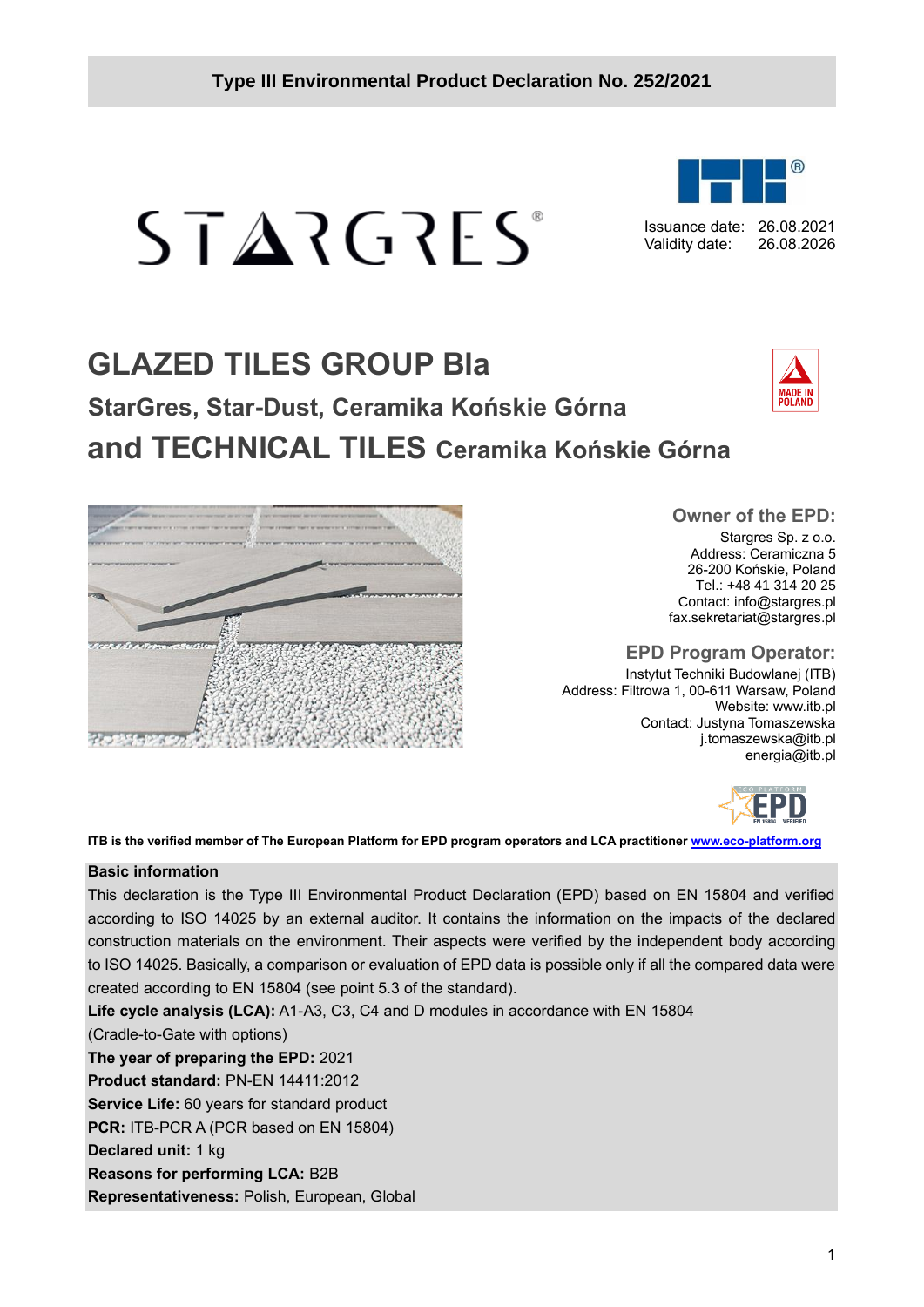## **MANUFACTURER**

**Stargres Sp. z o.o**. is a Polish producer of stoneware, present on the market since 2005. In the company's portfolio, there are tiles for the interior and for the exterior, in a wide range of formats and structures. The design of Stargres's tiles is the result of the work of Polish, Spanish and Italian design studios. A combination of modern design and commitment to the quality of production and finishing makes the products of Stargres attractive for the recipients not only in Poland and in Europe, but also in Asia and in Africa.

#### **PRODUCTS DESCRIPTION AND APPLICATION**

The glazed tiles group BIa and the technical tiles are product composed of clay, sand, feldspar, pigments and other additives, manufactured according to the requirements of PN-EN 14411:2012 standard. The products are intended for internal as well as external applications as coverings of floors and walls of various type of buildings, including residential, commercial and institutional.

| <b>Properties</b>                       | <b>Test according to</b>       | <b>Parameters</b>                      |            |  |
|-----------------------------------------|--------------------------------|----------------------------------------|------------|--|
| WATER ABSORPTION (%)                    | ISO 10545-3                    | $EB \leq 0.5$                          |            |  |
| MODULUS OF RUPTURE (N/mm <sup>2</sup> ) | ISO 10545-4                    | MIN. 35                                |            |  |
| BREAKING FORCE*(N)                      | 10545-4                        | MIN. 7000                              |            |  |
| <b>ABRASION CLASS PEI</b>               | ISO 10545-7                    | 4                                      |            |  |
| <b>CRAZING RESISTANCE</b>               | ISO 10545-11V                  | <b>RESISTANT</b>                       |            |  |
| <b>FROST RESISTANCE</b>                 | ISO 10545-12                   | <b>RESISTANT</b>                       |            |  |
|                                         |                                | <b>AMMONIUM</b><br><b>CHLORIDE</b>     | <b>GA</b>  |  |
|                                         |                                | <b>SODIUM</b><br><b>HYPOCHLORITE</b>   | <b>GA</b>  |  |
| RESISTANCE TO CHEMICALS                 | ISO 10545-13                   | <b>HYDROCHLORIC</b><br>ACID L          | <b>GLA</b> |  |
|                                         |                                | <b>CITRIC ACID</b>                     | <b>GLA</b> |  |
|                                         |                                | <b>POTASSIUM</b><br><b>HYDROXIDE L</b> | <b>GLA</b> |  |
| <b>RESISTANCE TO STAINING</b>           | ISO 10545-14                   | CLASS <sub>5</sub>                     |            |  |
| <b>SLIP RATING</b>                      | <b>DIN 51130</b><br>$R9 + R12$ |                                        |            |  |

Table 1. Properties of the glazed tiles group BIa and the technical tiles produced by Stargres Sp. z o.o.

Table 2. Specification of the glazed tiles group BIa and the technical tiles produced by Stargres Sp. z o.o.

| <b>Product</b>                   | <b>Size</b> | Thickness, mm | <b>Producer</b> |
|----------------------------------|-------------|---------------|-----------------|
| Glazed tiles, calibrated         | 31x31       | 8.0           | SG              |
| Glazed tiles, calibrated         | 33x33       | 7.2           | SG              |
| Glazed tiles, calibrated         | 33x33       | 8.0           | SG              |
| Glazed tiles, rectified          | 30×60       | 9.0           | SG              |
| Glazed tiles, rectified, lappato | 30x60       | 9.5           | SG              |
| Glazed tiles, rectified          | 60x60       | 9.0           | SG              |
| Glazed tiles, rectified, lappato | 60x60       | 9.5           | SG              |
| Glazed tiles, rectified          | 75x75       | 9.5           | SG              |
| Glazed tiles, rectified, lappato | 75x75       | 9.5           | SG              |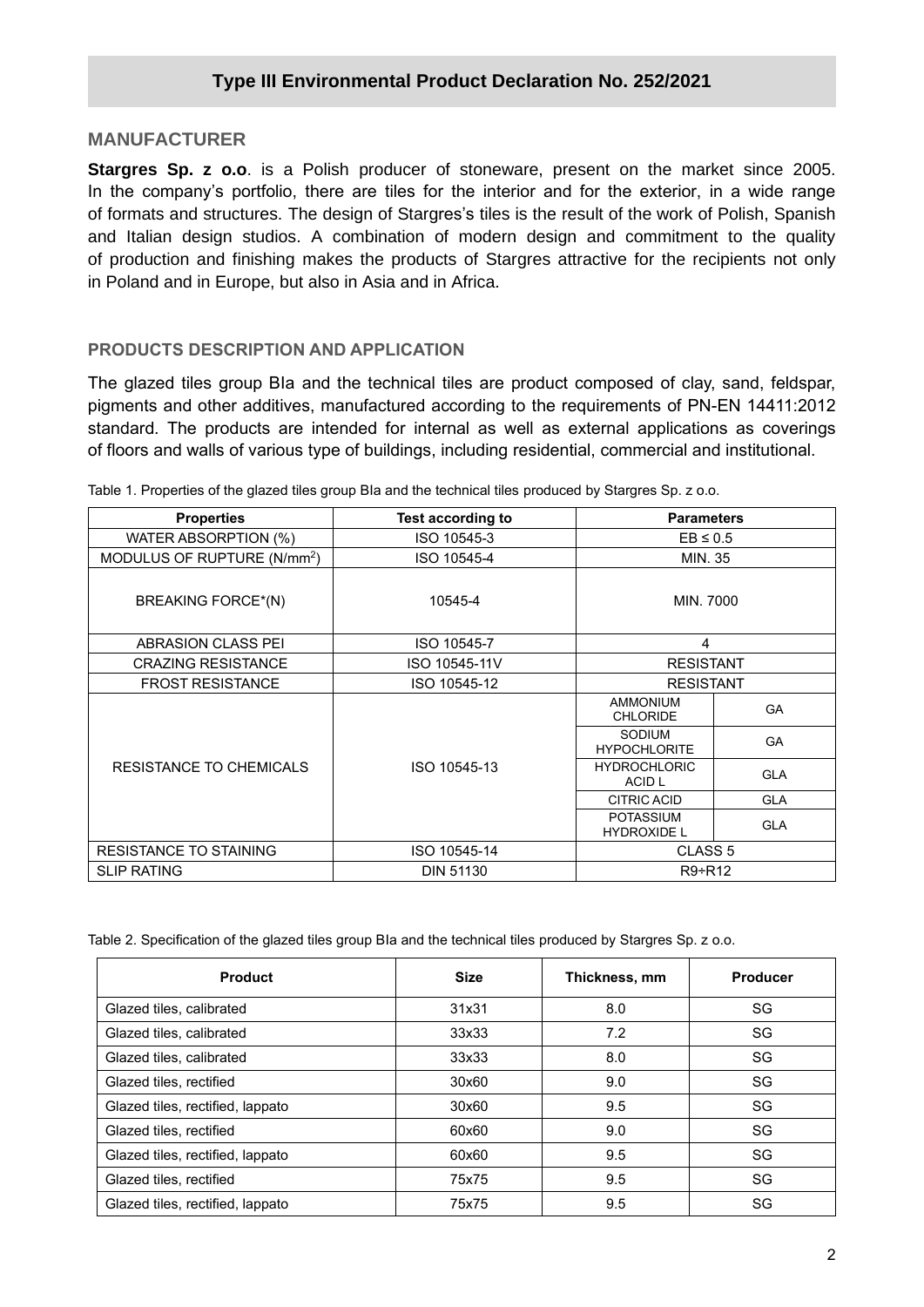| Glazed tiles, rectified, polished | 59x59     | 9.5  | SG        |
|-----------------------------------|-----------|------|-----------|
| Glazed tiles, rectified, polished | 59x118    | 10.0 | SG        |
| Glazed tiles, rectified           | 20x120    | 10.0 | SG        |
| Glazed tiles, rectified           | 30x120    | 10.0 | SG        |
| Glazed tiles, rectified           | 60x120    | 10.0 | SG        |
| Glazed tiles, rectified, polished | 60x120    | 10.0 | SG        |
| Glazed tiles, calibrated          | 75x75     | 10.0 | SG        |
| Glazed tiles, calibrated          | 30.5x30.5 | 7.0  | <b>CK</b> |
| Glazed tiles, calibrated          | 30.5x30.5 | 12.0 | <b>CK</b> |
| Glazed tiles, calibrated          | 30.5x61   | 8.0  | <b>CK</b> |
| Glazed tiles, calibrated          | 15.5x62   | 7.8  | <b>CK</b> |
| Glazed tiles, calibrated          | 31x62     | 8.0  | <b>CK</b> |
| Glazed tiles, rectified           | 60x60     | 9.0  | <b>CK</b> |
| Glazed tiles, calibrated          | 33.3x33.3 | 7.2  | <b>CK</b> |
| Glazed tiles, rectified           | 60x60     | 9.0  | <b>SD</b> |
| Glazed tiles, rectified           | 60x60     | 20.0 | <b>SD</b> |
| Glazed tiles, rectified           | 60x60     | 30.0 | <b>SD</b> |
| Glazed tiles, rectified           | 60x120    | 20.0 | <b>SD</b> |
| Glazed tiles, rectified           | 45x90     | 30.0 | SD        |
| Glazed tiles, rectified           | 90x90     | 30.0 | SD        |

## **Type III Environmental Product Declaration No. 252/2021**

Abbreviations: SG – StarGres, CK – Ceramika Końskie ; SD – Star-Dust

## **LIFE CYCLE ASSESSMENT (LCA) – general rules applied**

#### **Allocation**

The allocation rules used for this EPD are based on general ITB PCR A. Production of the glazed tiles group BIa and the technical tiles is a line process conducted in four factories of Stargres Sp. z o.o. located in Końskie (Poland). Allocation was done on product mass basis. All impacts from raw materials extraction and processing are allocated in module A1 of the LCA. Impacts from the global line production of Stargres Sp. z o.o. were inventoried and 100% were allocated to the glazed tiles group BIa and the technical tiles production. Water and energy consumption, associated emissions and generated wastes are allocated to module A3. Packaging materials were takien into consideration.

#### **System limits**

The life cycle analysis (LCA) of the declared products covers: product stage – modules A1-A3, end of life – modules C3, C4 and benefits and loads beyond the system boundary – module D (cradleto-gate with options) in accordance with EN 15804+A1 and ITB PCR A. The details of systems limits are provided in the backgroud report. Energy and water consumption, emissions as well as information on generated wastes were inventoried and were included in the calculations. It can be assumed that the total sum of omitted processes does not exceed 5% of all impact categories. In accordance with EN 15804+A1, machines and facilities (capital goods) required for the production as well as transportation of employees were not included in LCA.

**Modules A1 and A2:** *Raw materials supply and transport*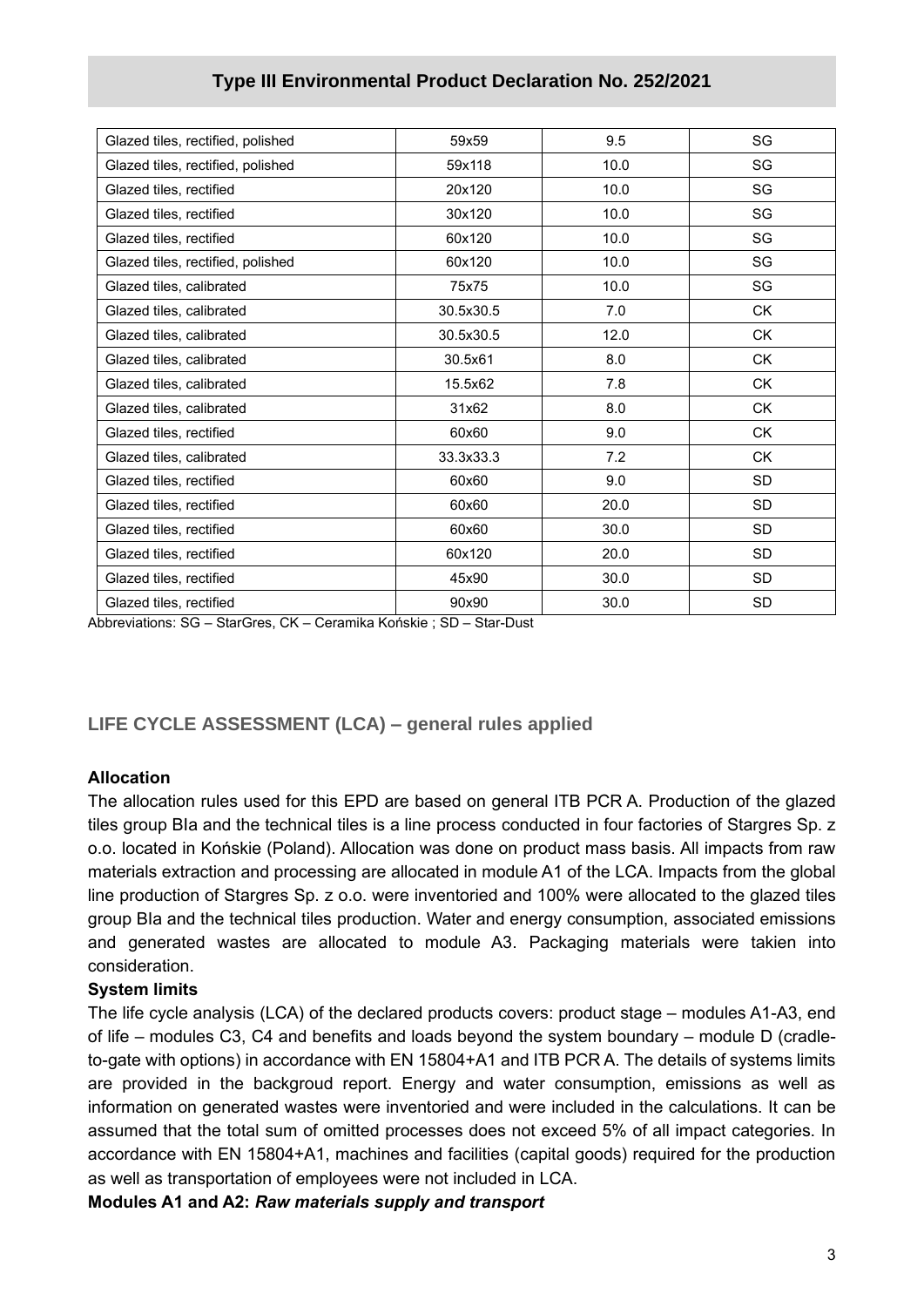Clay, feldspar, sand, pigments, additives, ancillary materials and packaging materials come from both local and foreign suppliers. Means of transport include railway and lorries. For calculation purposes Polish and European fuel averages were applied.

#### **Module A3:** *Production*

The production of the the glazed tiles group BIa and the technical tiles production is carried out in four Polish factories of Stargres Sp. z o.o.:

- Stargres Sp. z o.o. address: Mechaniczna 1; 26-200 Końskie;
- Ceramika Końskie Sp. z o.o., address: Górna 2C, 26-200 Końskie;
- Star-Dust Sp. z o.o. address: Fabryczna 8C; 26-200 Końskie;
- Star-Dust Sp. z o.o., address: Warszawska 52; 26-200 Końskie;

A scheme of the glazed tiles group BIa and the technical tiles production process by Stargres Sp. z o.o is presented in Fig. 1.



Fig. 1. The scheme of the glazed tiles group BIa and the technical tiles production process by Stargres Sp. z o.o.

## **Modules** *C1-C4 and D: End-of-life (EoL)*

Deconstruction of the glazed tiles group BIa and the technical tiles can be performed as a part of the refurbishment or demolition process of a building. Therefore, the environmental impact of C1 module is considered to be minor (<1%) and is neglected. There are no specific deconstruction methods, applied in Poland, in regards with the glazed tiles group BIa and the technical tiles. During the demolition process the major amount of the products contribute to the construction and demolition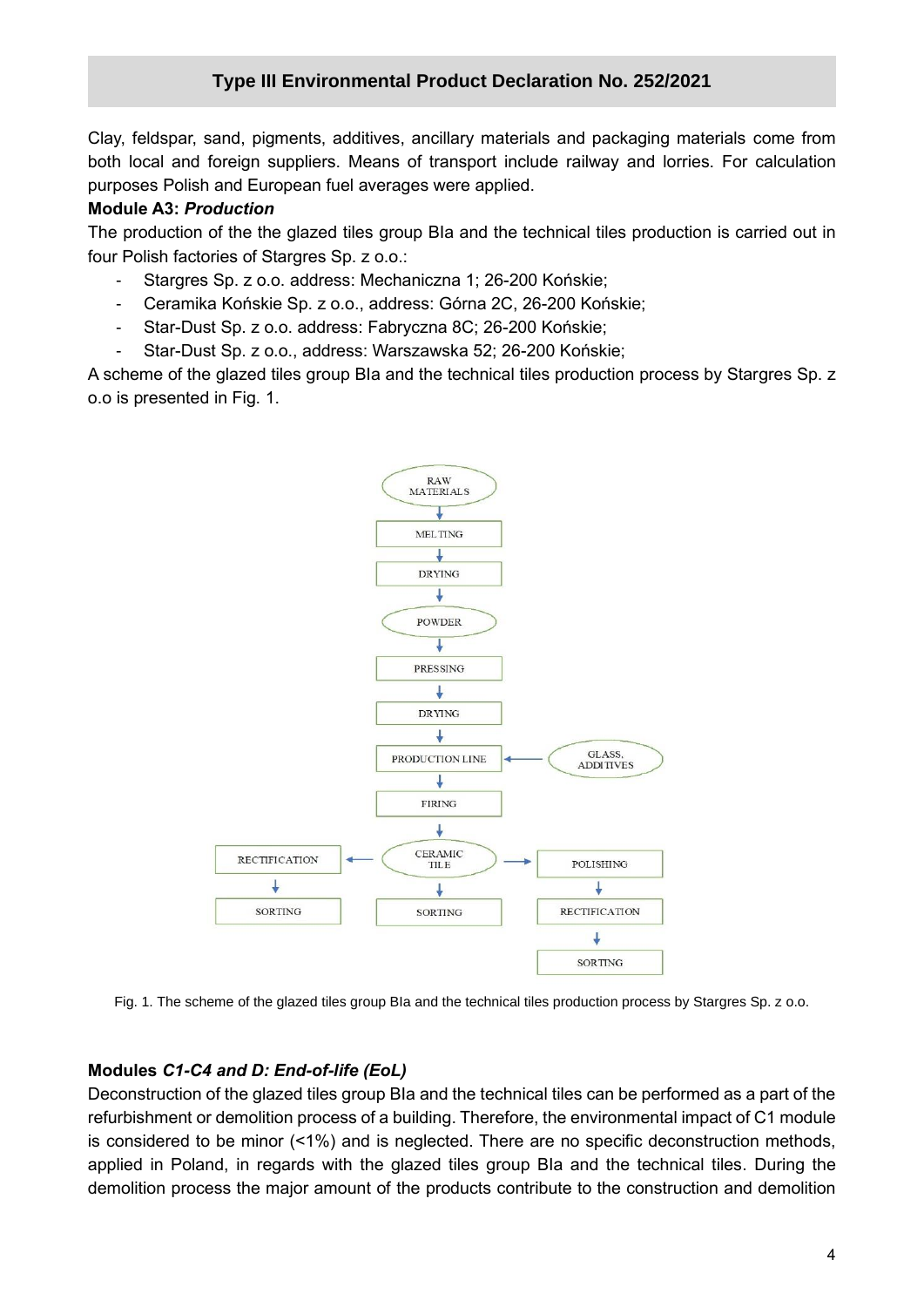wastes which can be processed on site or in a waste processing plant. At the EoL 100% of the product is recovered. In the adapted scenario 50% of the glazed tiles group BIa and the technical tiles is recycled using a mobile crasher station equipped system (estimated efficiency 150 t/h) and further used as aggregate for road foundation or ballast (credits presented in module D) while remaining 50% is forwarded to landfill in the form of mixed construction and demolition wastes.

Table 3. End-of-life scenario for the glazed tiles group BIa and the technical tiles produced by Stargres Sp. z o.o.

| <b>Material</b> | <b>Material recovery</b> | Recycling | Landfilling |  |  |
|-----------------|--------------------------|-----------|-------------|--|--|
| tiles           | '00%                     | 50%       | 50%         |  |  |

## **Data quality**

The values determined to calculate the LCA originate from verified Stargres Sp. z o.o. inventory data. **Data collection period**

The data for manufacture of the declared products refer to period between 01.01.2020 – 31.12.2020 (1 year). The life cycle assessments were prepared for Poland and Europe as reference area.

## **Assumptions and estimates**

The impacts of the representative of glazed tiles group BIa and technical tiles were aggregated using weighted average. Impacts were inventoried and calculated for all products of the glazed tiles group BIa and the technical tiles.

#### **Calculation rules**

LCA was done in accordance with ITB PCR A document.

## **Databases**

The data for the processes come from the following databases: Ecoinvent v.3.7.1, specific EPDs, ITB-Database. Specific data quality analysis was a part of external ISO 14001 audit.

## **LIFE CYCLE ASSESSMENT (LCA) – Results**

## **Declared unit**

The declaration refers to declared unit  $(DU) - 1$  kg of the glazed tiles group BIa and the technical tiles produced by Stargres Sp. z o.o.

|  |  |  |  | Table 4. System boundaries for the environmental characteristic of the glazed tiles group Bla and the technical tiles |  |  |  |  |
|--|--|--|--|-----------------------------------------------------------------------------------------------------------------------|--|--|--|--|
|--|--|--|--|-----------------------------------------------------------------------------------------------------------------------|--|--|--|--|

|                        | Environmental assessment information (MD – Module Declared, MND – Module Not Declared, INA – Indicator Not Assessed) |                |                                         |                                         |            |             |                |             |                |                              |                             |                                   |                |                                                                     |           |                                           |
|------------------------|----------------------------------------------------------------------------------------------------------------------|----------------|-----------------------------------------|-----------------------------------------|------------|-------------|----------------|-------------|----------------|------------------------------|-----------------------------|-----------------------------------|----------------|---------------------------------------------------------------------|-----------|-------------------------------------------|
|                        | Construction<br>Product stage<br>process                                                                             |                |                                         |                                         | Use stage  |             |                |             |                |                              |                             | End of life                       |                | <b>Benefits</b><br>and loads<br>beyond<br>the<br>system<br>boundary |           |                                           |
| Raw material<br>supply | Transport                                                                                                            | Manufacturing  | site<br>್ರ<br>construction<br>Transport | process<br>Construction<br>installation | Use        | Maintenance | Repair         | Replacement | Refurbishment  | energy<br>Operational<br>use | water<br>Operational<br>use | iction<br>demolition<br>Deconstru | Transport      | Waste processing                                                    | Disposal  | recycling potential<br>-recovery<br>Reuse |
| A1                     | А2                                                                                                                   | A <sub>3</sub> | A4                                      | A5                                      | <b>B1</b>  | <b>B2</b>   | B <sub>3</sub> | <b>B4</b>   | B <sub>5</sub> | <b>B6</b>                    | <b>B7</b>                   | C <sub>1</sub>                    | C <sub>2</sub> | C <sub>3</sub>                                                      | C4        | D                                         |
| <b>MD</b>              | <b>MD</b>                                                                                                            | <b>MD</b>      | <b>MND</b>                              | <b>MND</b>                              | <b>MND</b> | <b>MND</b>  | <b>MND</b>     | <b>MND</b>  | <b>MND</b>     | <b>MND</b>                   | <b>MND</b>                  | <b>MD</b>                         | <b>MD</b>      | МD                                                                  | <b>MD</b> | MD                                        |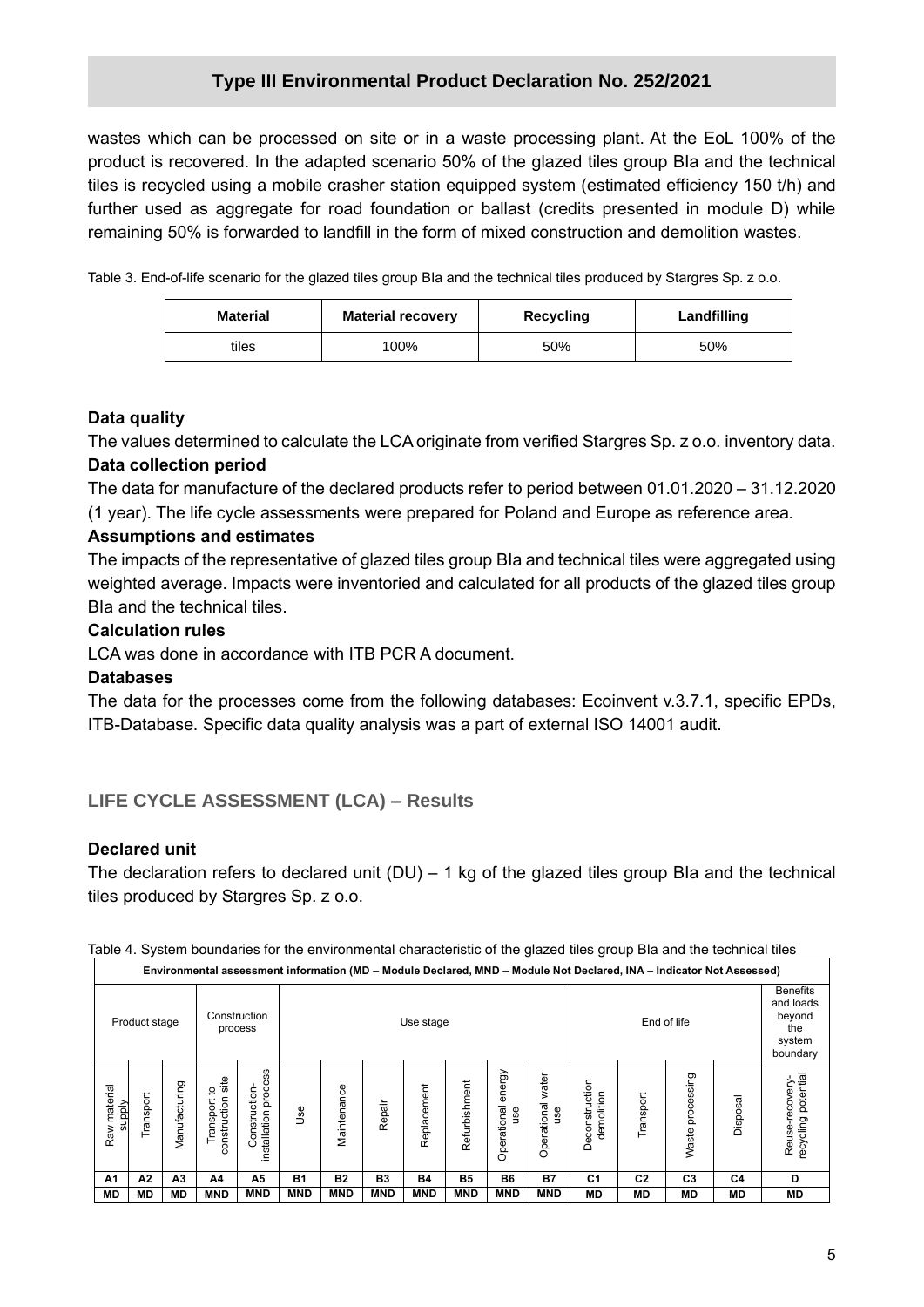Table 5. Life cycle assessment (LCA) results of the glazed tiles group BIa and the technical tiles manufactured by Stargres Sp. z o.o. (address: Mechaniczna 1; 26-200 Końskie).

| Environmental impacts: (DU) 1 kg                                                                                              |                                                                        |              |                |                |              |                |                |              |  |
|-------------------------------------------------------------------------------------------------------------------------------|------------------------------------------------------------------------|--------------|----------------|----------------|--------------|----------------|----------------|--------------|--|
| Indicator                                                                                                                     | Unit                                                                   | А1           | A2             | A3             | $A1-A3$      | C <sub>3</sub> | C <sub>4</sub> | D            |  |
| Global warming potential                                                                                                      | $kg CO2$ eq.                                                           | 3.64E-01     | 2.52E-03       | 3.38E-01       | 7.05E-01     | 4.91E-04       | 1.33E-03       | 4.10E-03     |  |
| Depletion potential of the stratospheric<br>ozone layer                                                                       | kg CFC 11 eq.                                                          | 3.60E-08     | $0.00E + 00$   | 6.08E-08       | 9.68E-08     | 8.37E-11       | 2.13E-10       | 3.17E-10     |  |
| Acidification potential of soil and water                                                                                     | kg SO <sub>2</sub> eq.                                                 | 1.25E-03     | 3.67E-05       | 8.62E-05       | 1.37E-03     | 1.57E-06       | 9.61E-06       | 2.23E-05     |  |
| Formation potential of tropospheric ozone                                                                                     | kg Ethene eq.                                                          | 6.71E-05     | 2.68E-06       | 2.99E-06       | 7.27E-05     | 6.30E-08       | 3.82E-07       | 1.33E-06     |  |
| Eutrophication potential                                                                                                      | kg $(PO4)3$ eq.                                                        | 4.58E-04     | 6.48E-06       | 1.32E-05       | 4.77E-04     | 3.40E-07       | 2.23E-06       | 9.91E-06     |  |
| Abiotic depletion potential (ADP-elements)<br>for non-fossil resources                                                        | kg Sb eq.                                                              | 2.28E-06     | $0.00E + 00$   | 1.25E-06       | 3.53E-06     | 1.95E-10       | 5.41E-10       | 3.88E-08     |  |
| Abiotic depletion potential<br>(ADP-fossil<br>fuels) for fossil resources                                                     | MJ                                                                     | 5.40E+00     | 3.43E-02       | 4.01E+00       | 9.44E+00     | 6.70E-03       | 1.79E-02       | 6.93E-02     |  |
|                                                                                                                               | Environmental aspects on resource use: (DU) 1 kg                       |              |                |                |              |                |                |              |  |
| Indicator                                                                                                                     | Unit                                                                   | A1           | A2             | А3             | $A1 - A3$    | C <sub>3</sub> | C4             | D            |  |
| Use of renewable primary energy excluding<br>renewable primary energy resources used<br>as raw materials                      | MJ                                                                     | <b>INA</b>   | <b>INA</b>     | INA            | <b>INA</b>   | <b>INA</b>     | <b>INA</b>     | INA          |  |
| of<br>renewable<br>Use<br>primary<br>energy<br>resources used as raw materials                                                | MJ                                                                     | INA          | INA            | <b>INA</b>     | <b>INA</b>   | INA            | INA            | <b>INA</b>   |  |
| Total use of renewable primary energy<br>resources (primary energy and primary<br>energy resources used as raw materials)     | MJ                                                                     | 9.92E-01     | 2.40E-03       | 2.17E-01       | 1.21E+00     | 3.49E-05       | 1.39E-04       | 1.97E-02     |  |
| Use of non-renewable primary energy<br>excluding non-renewable primary energy<br>resources used as raw materials              | MJ                                                                     | INA          | <b>INA</b>     | INA            | <b>INA</b>   | <b>INA</b>     | <b>INA</b>     | INA          |  |
| Use of non-renewable primary energy<br>resources used as raw materials                                                        | MJ                                                                     | INA          | <b>INA</b>     | INA            | INA          | <b>INA</b>     | <b>INA</b>     | INA          |  |
| Total use of non-renewable primary energy<br>resources (primary energy and primary<br>energy resources used as raw materials) | MJ                                                                     | 5.15E+00     | 3.60E-02       | 4.21E+00       | 9.39E+00     | 6.70E-03       | 1.88E-02       | 5.09E-02     |  |
| Use of secondary material                                                                                                     | kg                                                                     | $0.00E + 00$ | $0.00E + 00$   | $0.00E + 00$   | $0.00E + 00$ | $0.00E + 00$   | $0.00E + 00$   | $0.00E + 00$ |  |
| Use of renewable secondary fuels                                                                                              | MJ                                                                     | 1.03E-02     | 1.80E-03       | $0.00E + 00$   | 1.21E-02     | $0.00E + 00$   | $0.00E + 00$   | $0.00E + 00$ |  |
| Use of non-renewable secondary fuels                                                                                          | MJ                                                                     | $0.00E + 00$ | $0.00E + 00$   | $0.00E + 00$   | $0.00E + 00$ | $0.00E + 00$   | $0.00E + 00$   | $0.00E + 00$ |  |
| Net use of fresh water                                                                                                        | m <sup>3</sup>                                                         | INA          | INA            | <b>INA</b>     | <b>INA</b>   | <b>INA</b>     | INA            | INA          |  |
|                                                                                                                               | Other environmental information describing waste categories: (DU) 1 kg |              |                |                |              |                |                |              |  |
| Indicator                                                                                                                     | Unit                                                                   | A1           | A <sub>2</sub> | A <sub>3</sub> | A1-A3        | C <sub>3</sub> | C4             | D            |  |
| Hazardous waste disposed                                                                                                      | kg                                                                     | 2.68E-06     | 1.16E-10       | $0.00E + 00$   | 2.68E-06     | 1.82E-08       | 4.62E-08       | 1.16E-07     |  |
| Non-hazardous waste disposed                                                                                                  | kg                                                                     | 3.08E-02     | 5.20E-08       | $0.00E + 00$   | 3.08E-02     | 8.13E-06       | 5.00E-01       | 9.83E-04     |  |
| Radioactive waste disposed                                                                                                    | kg                                                                     | 1.13E-05     | 3.00E-10       | $0.00E + 00$   | 1.13E-05     | 4.69E-08       | 1.19E-07       | 3.14E-07     |  |
| Components for re-use                                                                                                         | kg                                                                     | $0.00E + 00$ | $0.00E + 00$   | $0.00E + 00$   | $0.00E + 00$ | $0.00E + 00$   | $0.00E + 00$   | $0.00E + 00$ |  |
| Materials for recycling                                                                                                       | kg                                                                     | $0.00E + 00$ | $0.00E + 00$   | $0.00E + 00$   | $0.00E + 00$ | $0.00E + 00$   | $0.00E + 00$   | $0.00E + 00$ |  |
| Materials for energy recover                                                                                                  | kg                                                                     | 2.90E-07     | $0.00E + 00$   | $0.00E + 00$   | 2.90E-07     | $0.00E + 00$   | $0.00E + 00$   | $0.00E + 00$ |  |
| Exported energy                                                                                                               | MJ per energy<br>carrier                                               | $0.00E + 00$ | $0.00E + 00$   | $0.00E + 00$   | $0.00E + 00$ | $0.00E + 00$   | $0.00E + 00$   | $0.00E + 00$ |  |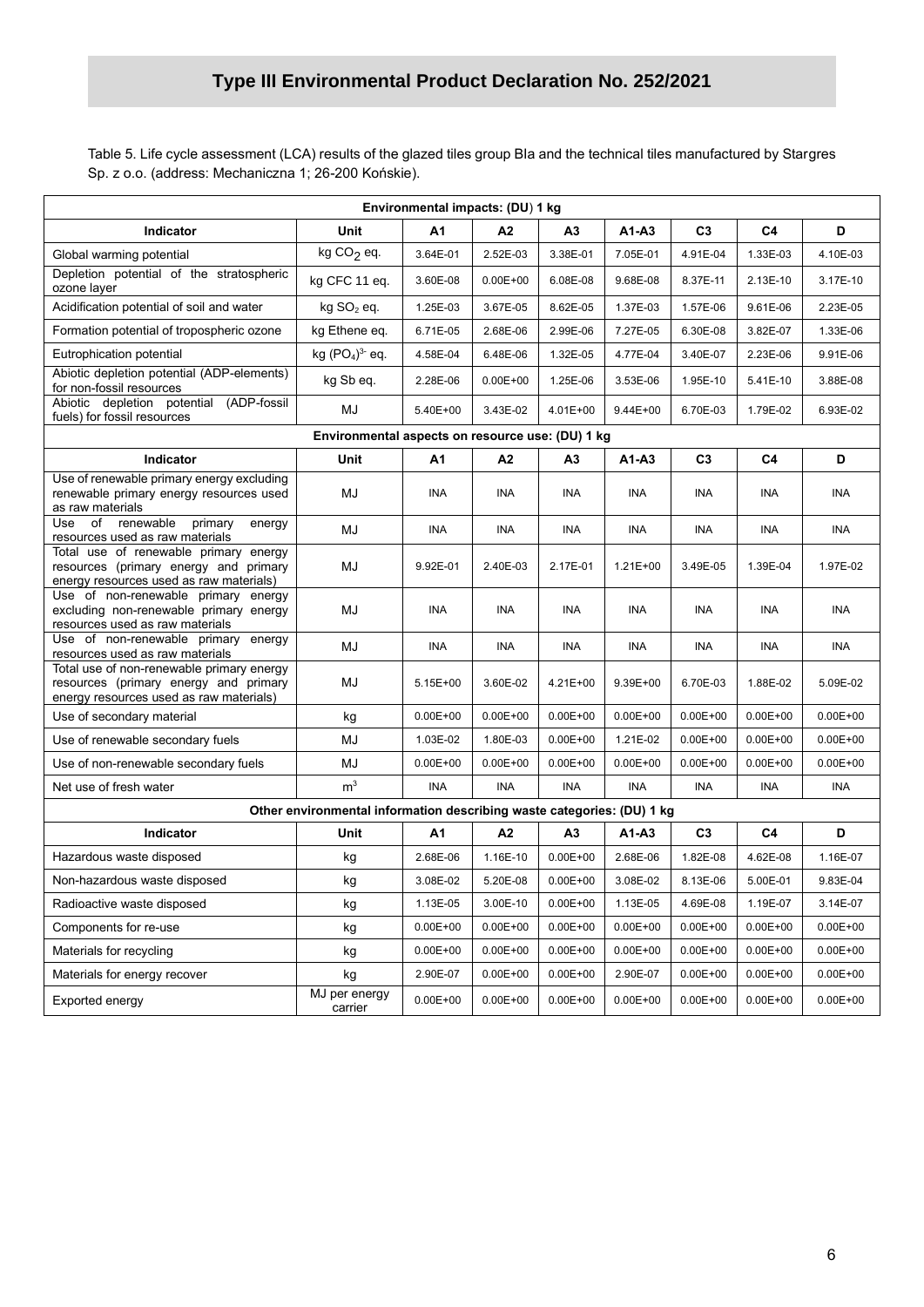Table 6. Life cycle assessment (LCA) results of the glazed tiles group BIa and the technical tiles manufactured by Star-Dust Sp. z o.o., (address: Warszawska 52; 26-200 Końskie).

| Environmental impacts: (DU) 1 kg                                                                                              |                                                                        |              |              |                |              |                |                |              |  |
|-------------------------------------------------------------------------------------------------------------------------------|------------------------------------------------------------------------|--------------|--------------|----------------|--------------|----------------|----------------|--------------|--|
| Indicator                                                                                                                     | Unit                                                                   | A1           | A2           | A3             | $A1 - A3$    | C <sub>3</sub> | C <sub>4</sub> | D            |  |
| Global warming potential                                                                                                      | kg $CO2$ eq.                                                           | 2.36E-01     | 9.83E-04     | 3.05E-01       | 5.42E-01     | 4.91E-04       | 1.33E-03       | 4.10E-03     |  |
| Depletion potential of the stratospheric<br>ozone layer                                                                       | kg CFC 11 eq.                                                          | 3.26E-08     | $0.00E + 00$ | 5.49E-08       | 8.75E-08     | 8.37E-11       | 2.13E-10       | 3.17E-10     |  |
| Acidification potential of soil and water                                                                                     | kg SO <sub>2</sub> eq.                                                 | 6.19E-04     | 1.50E-05     | 5.15E-05       | 6.86E-04     | 1.57E-06       | 9.61E-06       | 2.23E-05     |  |
| Formation potential of tropospheric ozone                                                                                     | kg Ethene eq.                                                          | 5.56E-05     | 1.09E-06     | 2.37E-06       | 5.91E-05     | 6.30E-08       | 3.82E-07       | 1.33E-06     |  |
| Eutrophication potential                                                                                                      | kg $(PO4)3$ eq.                                                        | 1.53E-04     | 2.64E-06     | 7.91E-06       | 1.64E-04     | 3.40E-07       | 2.23E-06       | 9.91E-06     |  |
| Abiotic depletion potential (ADP-elements)<br>for non-fossil resources                                                        | kg Sb eq.                                                              | 3.15E-06     | $0.00E + 00$ | 1.13E-06       | 4.28E-06     | 1.95E-10       | 5.41E-10       | 3.88E-08     |  |
| Abiotic depletion potential<br>(ADP-fossil<br>fuels) for fossil resources                                                     | MJ                                                                     | $3.18E + 00$ | 1.34E-02     | 3.09E+00       | 6.28E+00     | 6.70E-03       | 1.79E-02       | 6.93E-02     |  |
|                                                                                                                               | Environmental aspects on resource use: (DU) 1 kg                       |              |              |                |              |                |                |              |  |
| Indicator                                                                                                                     | Unit                                                                   | А1           | А2           | А3             | $A1 - A3$    | C <sub>3</sub> | C4             | D            |  |
| Use of renewable primary energy excluding<br>renewable primary energy resources used<br>as raw materials                      | MJ                                                                     | <b>INA</b>   | INA          | <b>INA</b>     | <b>INA</b>   | <b>INA</b>     | <b>INA</b>     | INA          |  |
| renewable<br>Use<br>of<br>primary<br>energy<br>resources used as raw materials                                                | MJ                                                                     | INA          | INA          | INA            | INA          | INA            | INA            | INA          |  |
| Total use of renewable primary energy<br>resources (primary energy and primary<br>energy resources used as raw materials)     | MJ                                                                     | 1.20E+00     | 9.38E-04     | 1.53E-01       | 1.36E+00     | 3.49E-05       | 1.39E-04       | 1.97E-02     |  |
| Use of non-renewable primary energy<br>excluding non-renewable primary energy<br>resources used as raw materials              | MJ                                                                     | INA          | <b>INA</b>   | <b>INA</b>     | INA          | <b>INA</b>     | INA            | INA          |  |
| Use of non-renewable primary energy<br>resources used as raw materials                                                        | MJ                                                                     | INA          | INA          | INA            | INA          | <b>INA</b>     | INA            | <b>INA</b>   |  |
| Total use of non-renewable primary energy<br>resources (primary energy and primary<br>energy resources used as raw materials) | MJ                                                                     | $3.24E + 00$ | 1.41E-02     | 3.24E+00       | 6.50E+00     | 6.70E-03       | 1.88E-02       | 5.09E-02     |  |
| Use of secondary material                                                                                                     | kg                                                                     | $0.00E + 00$ | $0.00E + 00$ | $0.00E + 00$   | $0.00E + 00$ | $0.00E + 00$   | $0.00E + 00$   | $0.00E + 00$ |  |
| Use of renewable secondary fuels                                                                                              | MJ                                                                     | 1.11E-02     | 7.03E-04     | $0.00E + 00$   | 1.18E-02     | $0.00E + 00$   | $0.00E + 00$   | $0.00E + 00$ |  |
| Use of non-renewable secondary fuels                                                                                          | MJ                                                                     | $0.00E + 00$ | $0.00E + 00$ | $0.00E + 00$   | $0.00E + 00$ | $0.00E + 00$   | $0.00E + 00$   | $0.00E + 00$ |  |
| Net use of fresh water                                                                                                        | m <sup>3</sup>                                                         | INA          | <b>INA</b>   | INA            | INA          | <b>INA</b>     | INA            | INA          |  |
|                                                                                                                               | Other environmental information describing waste categories: (DU) 1 kg |              |              |                |              |                |                |              |  |
| Indicator                                                                                                                     | Unit                                                                   | А1           | А2           | A <sub>3</sub> | $A1 - A3$    | C <sub>3</sub> | C4             | D            |  |
| Hazardous waste disposed                                                                                                      | kg                                                                     | 1.30E-06     | 4.54E-11     | $0.00E + 00$   | 1.30E-06     | 1.82E-08       | 4.62E-08       | 1.16E-07     |  |
| Non-hazardous waste disposed                                                                                                  | kg                                                                     | 2.28E-02     | 2.03E-08     | $0.00E + 00$   | 2.28E-02     | 8.13E-06       | 5.00E-01       | 9.83E-04     |  |
| Radioactive waste disposed                                                                                                    | kg                                                                     | 6.20E-06     | 1.17E-10     | $0.00E + 00$   | 6.20E-06     | 4.69E-08       | 1.19E-07       | 3.14E-07     |  |
| Components for re-use                                                                                                         | kg                                                                     | $0.00E + 00$ | $0.00E + 00$ | $0.00E + 00$   | $0.00E + 00$ | $0.00E + 00$   | $0.00E + 00$   | $0.00E + 00$ |  |
| Materials for recycling                                                                                                       | kg                                                                     | $0.00E + 00$ | $0.00E + 00$ | $0.00E + 00$   | $0.00E + 00$ | $0.00E + 00$   | $0.00E + 00$   | $0.00E + 00$ |  |
| Materials for energy recover                                                                                                  | kg                                                                     | 9.80E-08     | $0.00E + 00$ | $0.00E + 00$   | 9.80E-08     | $0.00E + 00$   | $0.00E + 00$   | $0.00E + 00$ |  |
| Exported energy                                                                                                               | MJ per energy<br>carrier                                               | $0.00E + 00$ | $0.00E + 00$ | $0.00E + 00$   | $0.00E + 00$ | $0.00E + 00$   | $0.00E + 00$   | $0.00E + 00$ |  |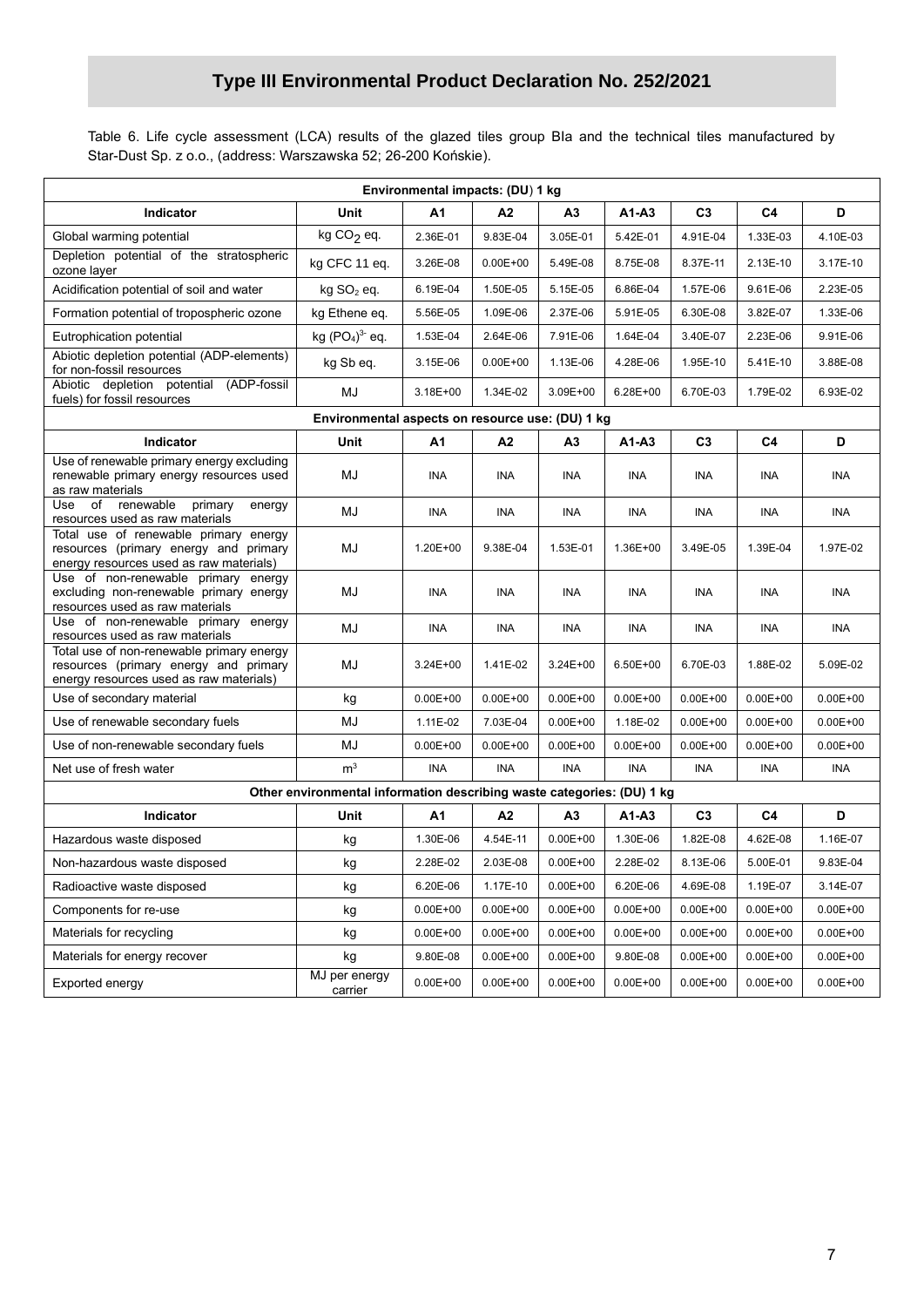Table 7. Life cycle assessment (LCA) results of the glazed tiles group BIa and the technical tiles manufactured by Ceramika Końskie Sp. z o.o. (address: Górna 2C, 26-200 Końskie).

| Environmental impacts: (DU) 1 kg                                                                                              |                                                                        |              |              |                |              |                |                |              |
|-------------------------------------------------------------------------------------------------------------------------------|------------------------------------------------------------------------|--------------|--------------|----------------|--------------|----------------|----------------|--------------|
| Indicator                                                                                                                     | Unit                                                                   | A1           | A2           | А3             | $A1-A3$      | C <sub>3</sub> | C <sub>4</sub> | D            |
| Global warming potential                                                                                                      | kg $CO2$ eq.                                                           | 1.90E+00     | 5.76E-04     | 2.15E-01       | 2.12E+00     | 4.91E-04       | 1.33E-03       | 4.10E-03     |
| Depletion potential of the stratospheric<br>ozone layer                                                                       | kg CFC 11 eq.                                                          | 2.73E-07     | $0.00E + 00$ | 3.86E-08       | 3.12E-07     | 8.37E-11       | 2.13E-10       | 3.17E-10     |
| Acidification potential of soil and water                                                                                     | $kg$ SO <sub>2</sub> eq.                                               | 1.53E-02     | 8.79E-06     | 4.47E-05       | 1.54E-02     | 1.57E-06       | 9.61E-06       | 2.23E-05     |
| Formation potential of tropospheric ozone                                                                                     | kg Ethene eq.                                                          | 6.71E-04     | 6.41E-07     | 1.90E-06       | 6.73E-04     | 6.30E-08       | 3.82E-07       | 1.33E-06     |
| Eutrophication potential                                                                                                      | kg $(PO4)3$ eq.                                                        | 3.36E-03     | 1.55E-06     | 5.77E-06       | 3.37E-03     | 3.40E-07       | 2.23E-06       | 9.91E-06     |
| Abiotic depletion potential (ADP-elements)<br>for non-fossil resources                                                        | kg Sb eq.                                                              | 3.25E-04     | $0.00E + 00$ | 7.95E-07       | 3.26E-04     | 1.95E-10       | 5.41E-10       | 3.88E-08     |
| (ADP-fossil<br>Abiotic depletion potential<br>fuels) for fossil resources                                                     | MJ                                                                     | 3.90E+01     | 7.86E-03     | 2.37E+00       | 4.14E+01     | 6.70E-03       | 1.79E-02       | 6.93E-02     |
|                                                                                                                               | Environmental aspects on resource use: (DU) 1 kg                       |              |              |                |              |                |                |              |
| Indicator                                                                                                                     | Unit                                                                   | A1           | А2           | A3             | A1-A3        | C <sub>3</sub> | C4             | D            |
| Use of renewable primary energy excluding<br>renewable primary energy resources used<br>as raw materials                      | MJ                                                                     | INA          | <b>INA</b>   | <b>INA</b>     | <b>INA</b>   | INA            | INA            | INA          |
| Use of renewable<br>primary<br>energy<br>resources used as raw materials                                                      | MJ                                                                     | INA          | <b>INA</b>   | INA            | INA          | INA            | INA            | INA          |
| Total use of renewable primary energy<br>resources (primary energy and primary<br>energy resources used as raw materials)     | MJ                                                                     | 4.29E+01     | 5.50E-04     | 9.94E-02       | 4.30E+01     | 3.49E-05       | 1.39E-04       | 1.97E-02     |
| Use of non-renewable primary energy<br>excluding non-renewable primary energy<br>resources used as raw materials              | MJ                                                                     | INA          | <b>INA</b>   | INA            | <b>INA</b>   | INA            | INA            | <b>INA</b>   |
| Use of non-renewable primary energy<br>resources used as raw materials                                                        | MJ                                                                     | INA          | <b>INA</b>   | INA            | <b>INA</b>   | INA            | <b>INA</b>     | <b>INA</b>   |
| Total use of non-renewable primary energy<br>resources (primary energy and primary<br>energy resources used as raw materials) | MJ                                                                     | 3.92E+01     | 8.25E-03     | 2.49E+00       | 4.17E+01     | 6.70E-03       | 1.88E-02       | 5.09E-02     |
| Use of secondary material                                                                                                     | kg                                                                     | $0.00E + 00$ | $0.00E + 00$ | $0.00E + 00$   | $0.00E + 00$ | $0.00E + 00$   | $0.00E + 00$   | $0.00E + 00$ |
| Use of renewable secondary fuels                                                                                              | MJ                                                                     | 1.07E-02     | 4.13E-04     | $0.00E + 00$   | 1.11E-02     | $0.00E + 00$   | $0.00E + 00$   | $0.00E + 00$ |
| Use of non-renewable secondary fuels                                                                                          | MJ                                                                     | $0.00E + 00$ | $0.00E + 00$ | $0.00E + 00$   | $0.00E + 00$ | $0.00E + 00$   | $0.00E + 00$   | $0.00E + 00$ |
| Net use of fresh water                                                                                                        | m <sup>3</sup>                                                         | INA          | <b>INA</b>   | <b>INA</b>     | INA          | <b>INA</b>     | INA            | <b>INA</b>   |
|                                                                                                                               | Other environmental information describing waste categories: (DU) 1 kg |              |              |                |              |                |                |              |
| Indicator                                                                                                                     | Unit                                                                   | A1           | A2           | A <sub>3</sub> | A1-A3        | C <sub>3</sub> | C4             | D            |
| Hazardous waste disposed                                                                                                      | kg                                                                     | 6.27E-05     | 2.67E-11     | $0.00E + 00$   | 6.27E-05     | 1.82E-08       | 4.62E-08       | 1.16E-07     |
| Non-hazardous waste disposed                                                                                                  | kg                                                                     | 2.16E+00     | 1.19E-08     | $0.00E + 00$   | 2.16E+00     | 8.13E-06       | 5.00E-01       | 9.83E-04     |
| Radioactive waste disposed                                                                                                    | kg                                                                     | 2.95E-04     | 6.88E-11     | $0.00E + 00$   | 2.95E-04     | 4.69E-08       | 1.19E-07       | 3.14E-07     |
| Components for re-use                                                                                                         | kg                                                                     | $0.00E + 00$ | $0.00E + 00$ | $0.00E + 00$   | $0.00E + 00$ | $0.00E + 00$   | $0.00E + 00$   | $0.00E + 00$ |
| Materials for recycling                                                                                                       | kg                                                                     | $0.00E + 00$ | $0.00E + 00$ | $0.00E + 00$   | $0.00E + 00$ | $0.00E + 00$   | $0.00E + 00$   | $0.00E + 00$ |
| Materials for energy recover                                                                                                  | kg                                                                     | 3.06E-08     | $0.00E + 00$ | $0.00E + 00$   | 3.06E-08     | $0.00E + 00$   | $0.00E + 00$   | $0.00E + 00$ |
| Exported energy                                                                                                               | MJ per energy<br>carrier                                               | $0.00E + 00$ | $0.00E + 00$ | $0.00E + 00$   | $0.00E + 00$ | $0.00E + 00$   | $0.00E + 00$   | $0.00E + 00$ |